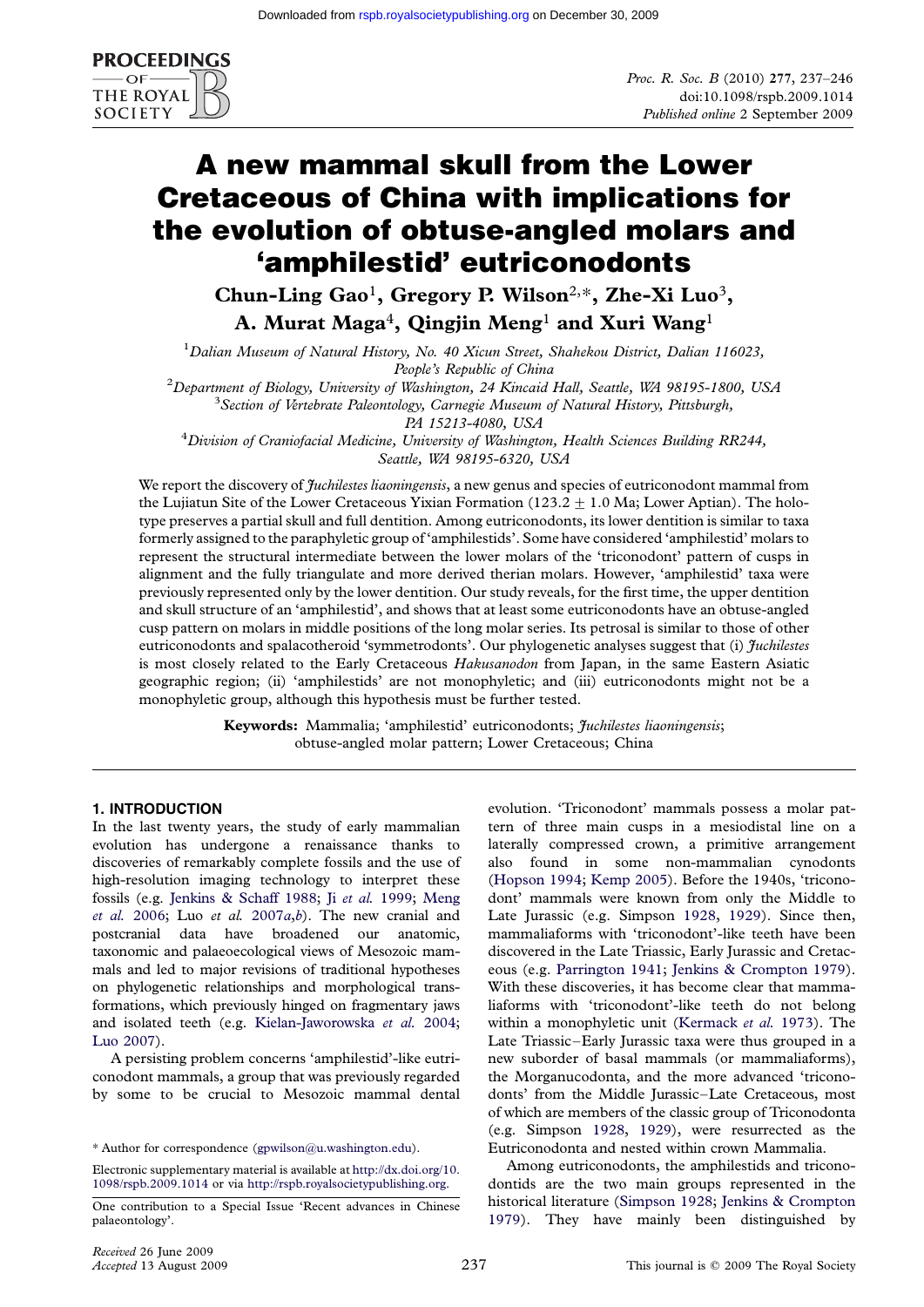postcanine characteristics. The Amphilestidae have molars with one dominant central cusp, and two smaller subequal cusps on either side; molars that occlude at the embrasure of opposing molars; lower molars that lack a tongue-in-groove interlock; and premolars that tend to be symmetrical [\(Simpson 1928;](#page-9-0) Ji et al. [1999](#page-9-0)). They are known from the Middle Jurassic of Europe, the Late Jurassic of Asia, Africa and North America, the Early Cretaceous of Asia, and possibly the Early– Middle Jurassic of India and Middle Jurassic of South America ([Kielan-Jaworowska](#page-9-0) et al. 2004; [Averianov](#page-8-0) et al. [2005](#page-8-0); Rougier et al. [2007](#page-9-0)a, $b$ ). In contrast, the Triconodontidae, from the Early Cretaceous of Europe and the Late Jurassic–Late Cretaceous of North America, have molars with three main cusps of subequal height. Two other families, the Gobiconodontidae and Jeholodentidae, have molars that are generally similar to amphilestids but are more robust in overall form. Gobiconodontids are known from the Early Cretaceous of Europe, Asia and North America ([Kielan-Jaworowska](#page-9-0) [et al.](#page-9-0) 2004), and jeholodentids are only known from the Early Cretaceous of Asia (Ji et al. [1999;](#page-9-0) Luo [et al.](#page-9-0) [2007](#page-9-0)a).

Phylogenetic analyses that include eutriconodonts tend to show only weak support for the group and a labile position among Mesozoic mammals (Ji [et al.](#page-9-0) [1999;](#page-9-0) Luo [et al.](#page-9-0) 2002; [Meng](#page-9-0) et al. 2003). As a result, the composition and arrangement of the Eutriconodonta have largely been considered provisional. In particular, the monophyly of the triconodontid and gobiconodontid families has been strongly supported, but taxa formerly assigned to the Amphilestidae have been scattered in different and even conflicting phylogenetic positions in recent analyses (Ji et al. [1999;](#page-9-0) Luo [et al.](#page-9-0) 2002; [Meng](#page-9-0) et al. [2006;](#page-9-0) [Rougier](#page-9-0) et al. 2007b). Thus, the Amphilestidae, hereafter placed in quotation marks, is not considered a natural grouping and is probably a major source of the phylogenetic confusion. On the one hand 'amphilestids' have been proposed as a paraphyletic structural grade of basal eutriconodonts, and on the other hand as a composite group consisting of basal eutriconodonts and other taxa that are more closely related to more advanced mammals (e.g. spalacotheroid 'symmetrodonts') than to other eutriconodonts ([Mills 1971;](#page-9-0) [Rougier](#page-9-0) et al. 2007b).

A major gap in our knowledge of 'amphilestids' is that taxa formerly assigned to the group were known only by lower teeth, although Paikasigudodon, based on upper molariforms from the Early–Middle Jurassic of India, may be an 'amphilestid' ([Prasad & Manhas 2002;](#page-9-0) [Kielan-Jaworowska](#page-9-0) et al. 2004); the upper dentition and skull of 'amphilestids' are otherwise unknown. Here, we (i) describe, from the Lower Cretaceous Yixian Formation of northeastern China, a new eutriconodont skull that possesses 'amphilestid'-like lower postcanines and, importantly, offers information on the upper dentition and parts of the skull; (ii) present two phylogenetic analyses, one emphasizing a more thorough sampling of nearly all eutriconodonts by their mandibular and dental characters, and the other placing a few eutriconodonts among the broader mammaliaform phylogeny with a broader sampling of anatomical data outside jaws and teeth; and (iii) discuss the morphological and palaeobiogeographical implications of this new 'amphilestid'-like mammal.

## 2. MATERIAL AND METHODS

The holotype specimen, D2607, was scanned on the OMNI-X Universal HD600 Scanner at the Center of Quantitative Imaging (CQI), Energy Institute, Pennsylvania State University, in State College, Pennsylvania, USA. Images have a 1024-pixel resolution of  $0.04 \times 0.04 \times 0.046$  mm<sup>3</sup>. Stacks of digital images were used to produce virtual renderings of the skull and dental morphology (figures [1](#page-2-0) and [2](#page-3-0)), by the manual segmentation function of the AMIRA 4.1 software. Linear measurements were taken directly with IMAGEJ  $1.41o^{\circledR}$  software. Phylogenetic analyses were performed with PAUP\* 4.0b10 software.

# 3. SYSTEMATIC PALAEONTOLOGY

Mammalia Linnaeus 1758 Order indeterminate Family indeterminate

Juchilestes liaoningensis gen. et sp. nov.

#### (a) Etymology

 $\mathcal{J}u$  chi from the Chinese for sawtooth, in reference to the 'triconodont' postcanine pattern; lestes from the Greek word for robber, a common suffix for mammalian fossil taxa; liaoning in reference to the province in China where the specimen was discovered.

#### (b) Holotype

D2607 (Dalian Museum of Natural History, Dalian, Liaoning Province, China) is a crushed and somewhat distorted, three-dimensionally preserved skull with mandibles and cranium in articulation and associated hyoid elements affixed to a siltstone slab, ventral side up (figures [1](#page-2-0) and [2\)](#page-3-0). A few teeth, particularly from the left side of the skull, are missing or heavily damaged, as are aspects of the cranial roof and rostrum. The computed tomography (CT) scans detected no trace of unerupted teeth or replacement dental lamina in either the upper or lower jaws. By a number of morphological features indicative of ontogenetic growth, we interpret that D2607 represents a fully grown adult.

#### (c) Locality and horizon

The specimen was recovered in 2004 from the Lujiatun Site of the Yixian Formation Beipiao, western Liaoning Province, China. The Lujiatun Site is considered lower Aptian in age ([Gradstein](#page-9-0) et al. 2004) and contains a tuff with a weighted-mean  ${}^{40}Ar/{}^{39}Ar$  age of 123.2  $\pm$  1.0 Ma (He et al. [2006](#page-9-0)).

#### (d) Diagnosis

Dentition I4, C1, P3, M5; i4, c1, p3, m6. Among all known eutriconodonts, Juchilestes liaoningensis is most similar to Hakusanodon archaeus from the Early Cretac-eous of Japan ([Rougier](#page-9-0) et al. 2007b) in having only three premolariforms, a conspicuous gradient of size decrease in the more posterior molars and almost identical profiles of molar cusps in lingual and buccal views. Juchilestes and Hakusanodon differ in that the ultimate premolar cusp b is taller than cusp c in the former, but c is taller than b in the latter; the main cusp a of the ultimate premolar is vertical in the former, but reclined posteriorly in the latter. The  $m2-4$  of  $\hat{\tau}$ uchilestes has a more pronounced (albeit still low and obtuse)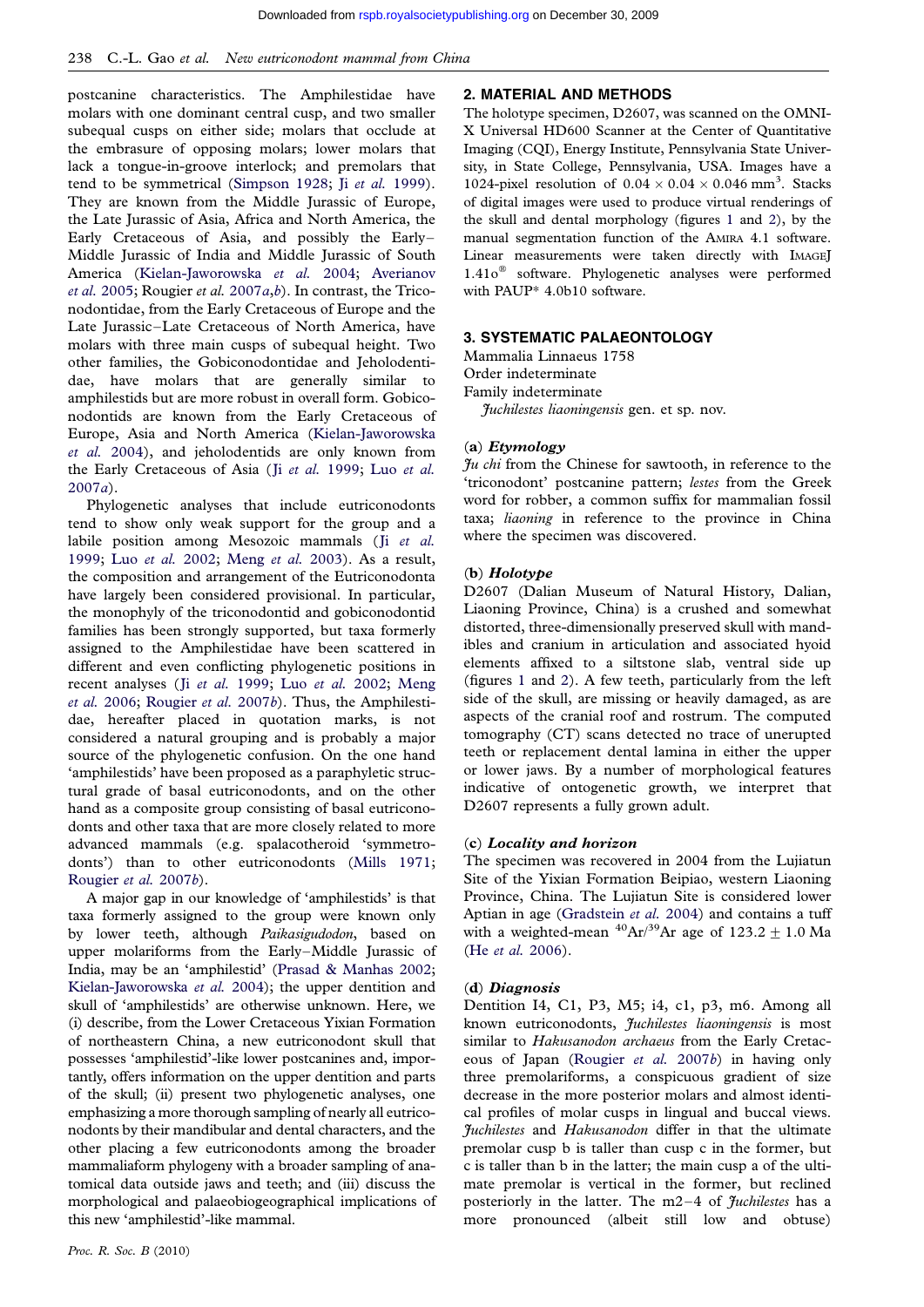<span id="page-2-0"></span>

New eutriconodont mammal from China C.-L. Gao et al. 239

Figure 1. Juchilestes liaoningensis gen. et sp. nov. computed tomography (CT) stereo-images of the holotype (D2607) skull in (a) right lateral, (b) left lateral, (c) ventral and (e) ventral (without dentaries and hyoids) views; (d) right M1-5 of the same in high-magnification occlusal view. Scale bar for  $(a,b)$ , 10 mm. Scale bar for  $(c,e)$ , 10 mm. Scale bar for  $(d)$ , 1 mm.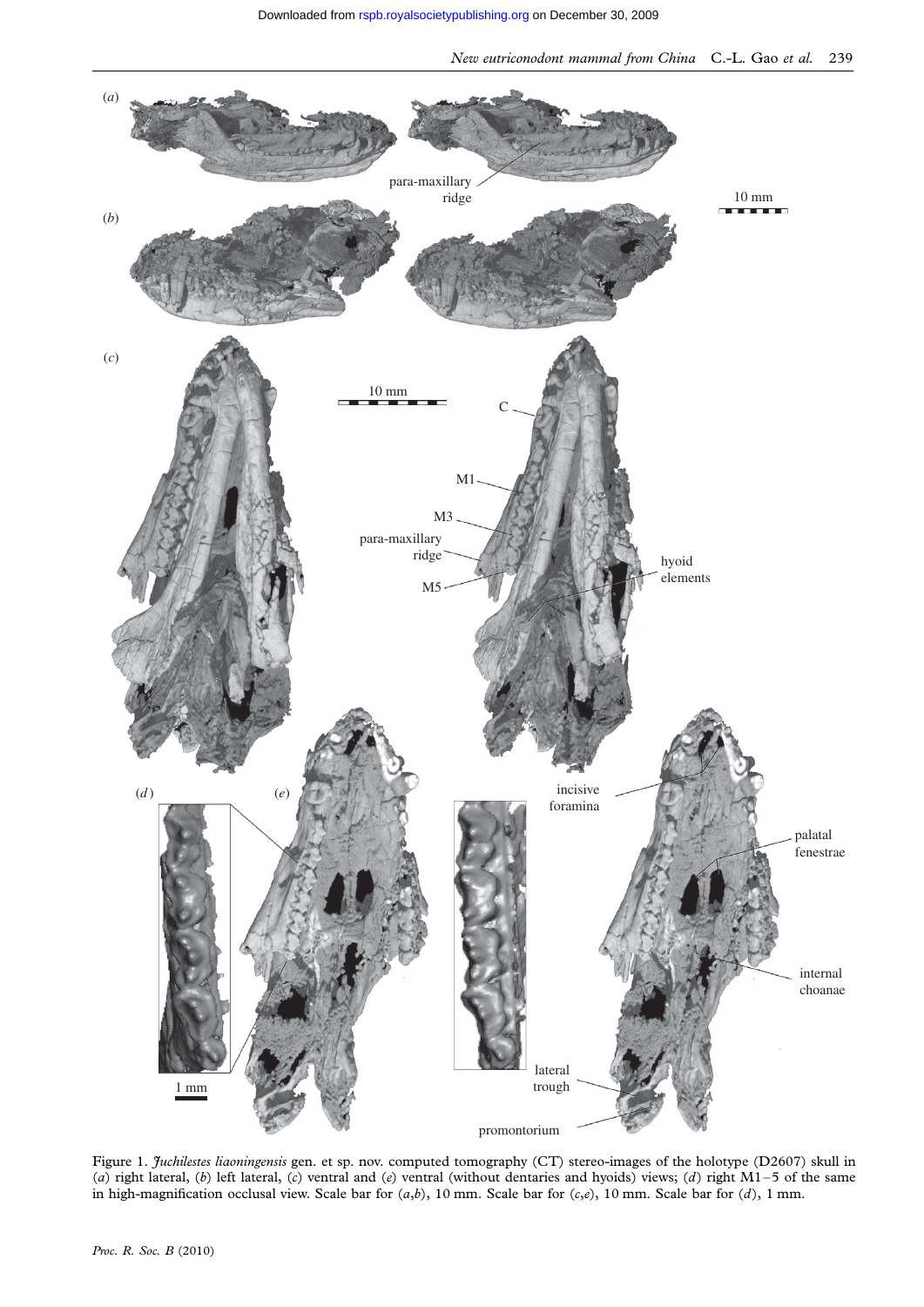<span id="page-3-0"></span>



Figure 2. *Juchilestes liaoningensis* gen et sp. nov. CT images of the right lower jaw of the holotype (D2607) in (a) lateral, (b) medial and (e) dorsal (stereopairs) views; left lower jaw of the same in (c) lateral, (d) medial and (f) dorsal (stereopairs) views; right m1-6 of the same in  $(g)$  high-magnification occlusal view. Sagittal slice through the right upper and lower jaws (h) reveals the postcanine root structure. Scale bars for  $(a-d)$  and  $(e, f, h)$ , 10 mm. Scale bar for  $(g)$ , 1 mm.

triangulation of cusps than in Hakusanodon. Each of the postcanines is 16 to 20 per cent smaller in Hakusanodon than in Juchilestes. Autapomorphies of Juchilestes include columnar and high crowned canines, a raised and arcuate alveolar margin of the lower incisors, lanceolate posterior incisors and a distinctive para-maxillary crest (for M. buccinator) on the facial part of the maxilla parallel to the alveolar margin of the upper postcanines. *Juchilestes* differs from triconodontids and jeholodentids in that the upper posterior molars are not implanted on the zygomatic root of the maxilla, and in the embrasure occlusion of the upper and lower molars. *Juchilestes* differs from tinodontids with obtuse-angled molars in having a single-rooted, columnar and erect lower canine, instead of a two-rooted canine with a lower and conical profile of the latter.

# 4. DESCRIPTIONS AND COMPARISONS

The mandibles, basicranium and right maxilla, exposed on the surface of the specimen slab, are in good condition; the remainder of the cranium is largely crushed, but some anatomical details are discernible. Here, we provide a detailed description of the mandibles, maxillae and dentition, and a preliminary description of other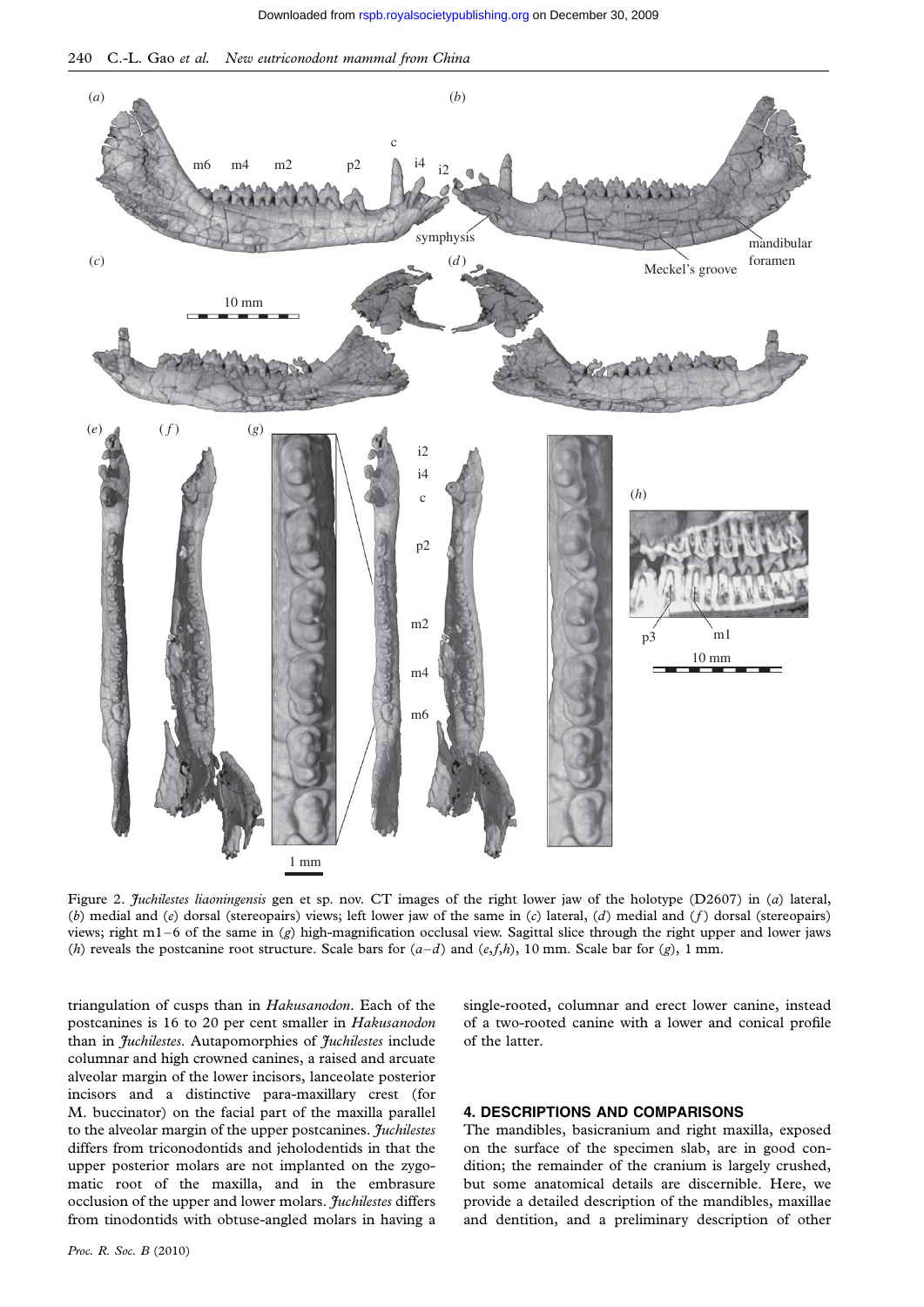cranial elements. A more complete description of the latter will be published separately.

#### (a) Cranium

The cranium suffered *post-mortem* compression laterally and minor sideways distortion (figure  $1a,b$ ). The rostrum is short, about 25 per cent of the 41 mm total skull length. The premaxillae, nasals and septomaxillae on the dorsal and lateral surfaces of the anterior rostrum are indistinguishable as a multitude of tiny fragments. The fractured right maxilla preserves the entire alveolar margin, much of the facial portion and the orbital floor. Two large anterior infraorbital foramina are present at the level of the P3 and M2, respectively (figure  $1a$ ). The posterior infraorbital foramen appears to be positioned between the maxilla and the palatine in the orbit. Just above the alveolar margin of the maxilla, a prominent para-maxillary crest is present. This autapomorphic feature is interpreted as the site of attachment for the buccinator muscle and extends from the level of the M1 posterior to the anterior root of the zygoma. A slight longitudinal concavity is seen above this crest along the length of the maxilla. The anterior margin of the orbit is level with the M2. The zygomatic root of the maxilla contacts the anterior end of the jugal. The ventral border of this contact includes a prominent boss, which is also seen in the skulls of large gobiconodontids (e.g. Repenomamus; [Meng](#page-9-0) et al. 2003). The right jugal is associated, probably in situ, with the zygomatic root of the maxilla, and continues posterodorsally as a thin, plate-like bone. In its intact position, the posterior part of the left jugal would have been dorsally overlapped by the squamosal zygoma. On the left side of the cranium, the zygomatic part of the squamosal shows the ventrally directed glenoid fossa with a constricted neck between the glenoid and the cranial moiety of the squamosal. The glenoid fossa is in articulation with a mediolaterally compressed dentary condyle. The two oval palatal fenestrae extend the length from P3 to M2 (figure  $1e$ ); this contrasts with the single merged vacuity of the triconodontid Priacodon [\(Simpson 1929\)](#page-9-0). The posterior section of the maxilla–palatine suture is parallel to  $M2-M5$ , and then curves medially to end in the large palatal fenestra. The ventral margin of the internal choana recedes anteriorly so that the secondary bony palate margin is concave; its anterior-most point is level with M4, and its lateral parts extend laterally to the level of the M5. The palatal subtemporal margin between the internal choana and M5 is straight and obliquely oriented, and different from the much broader and deeper invaginations of the palatal margins lateral to the internal choanae of Priacodon. The condition of the subtemporal margin in Juchilestes is plesiomorphic, as it is also present in many mammaliaforms ([Kermack](#page-9-0) et al. 1981; [Crompton &](#page-8-0) [Luo 1993\)](#page-8-0). Priacodon is more derived, as are other 'non-amphilestid' triconodontids by extrapolation. The maxillary part of the bony palate lacks the occlusal pits for the tips of the lower molars that are seen in gobiconodontids.

#### (b) Petrosal

By both the virtual three-dimensional rendering of the petrosal [\(figure 1](#page-2-0)e) and the CT scan slices (not shown), the pars cochlearis can be seen to contain a straight and tubular cochlear canal that extends 80 per cent of the length of the promontorium. The interior space of the cochlear canal has no primary or secondary bony laminae. The internal acoustic foramen has a simple opening for the cochlear nerve, without a bony cribriform floor. Although the right promontorium has a breached surface, there is no doubt that it has a cylindrical and finger-like form. The broad lateral trough has a vertical medial wall formed by the promontorium, and a vertical lateral ridge. The floor of the lateral trough is completed anteriorly, to the pole of the promontorium. This suggests that the ventral floor for the cavum epiptericum (for the trigeminal nerve ganglion) would be very small or nonexistent, as in triconodontids (e.g. [Crompton & Luo](#page-8-0) [1993;](#page-8-0) [Rougier](#page-9-0) et al. 1996). Within the floor of the lateral trough, the prootic canal opening is present, but the opening for the hiatus fallopi is not clearly discernible and is probably obscured by the minor fractures. We interpret that the channel for the superior ramus of the stapedial artery is incompletely preserved and represented by a notch. On the medial side, the foramen cochleare is present, but its relationship to the perilymphatic channel (or foramen) is not clear. The anterior lamina of the petrosal is partially preserved and forms a part of the lateral wall of the braincase. There are two foraminae for the mandibular branch of the trigeminal nerve. At least one of these is completely encircled by the anterior lamina.

#### (c) Mandible

The dentary is robust. In lateral view (figure  $2a,c$ ), the ventral margin of the body is gently and uniformly convex, and has its maximum depth below m3–4. Anterior to the canine, the incisor alveolar margin of the symphyseal region of the dentary rises precipitously from the postcanine diastema (approx.  $30^{\circ}$  from horizontal). On the medial side (figure  $2b,d$ ), the symphyseal part of the mandible has a roughened surface that extends posteriorly to the level of the lower canine. More posteriorly, on the medial surface, a broad groove that housed Meckel's cartilage is evident just above the ventral margin of the body. It extends, in parallel to the ventral margin of the mandible, from the level of the mesial root of p3 to the pterygoid fossa. The posterior foramen of the mandibular canal is at the anterior margin of the poorly defined pterygoid fossa just dorsal to the Meckelian groove. Laterally, the body of the dentary preserves at least four mental foraminae: two small foraminae below the canine, one below the p2 and one below the p3 (figure  $2a,c$ ). The masseteric fossa is well excavated. Its anteroventral margin gently grades into the body of the dentary, without a distinctive boundary. The masseteric fossa does not extend anteriorly and below the tooth row. More dorsally, the anterior margin of the masseteric fossa is a thin, distinctive and vertical ridge along the anterior margin of the coronoid process. The ventral margin of the masseteric fossa also has a distinct ridge that flares laterally. On the left dentary, it appears that the posteroventral margin gently curves dorsally towards a mediolaterally compressed condyle, which lies in articulation with the glenoid fossa of the squamosal. Despite the fracture of the mandible, it appears that the dentary condyle is raised above the imaginary line of the alveoli. The coronoid process is tall with a pointed and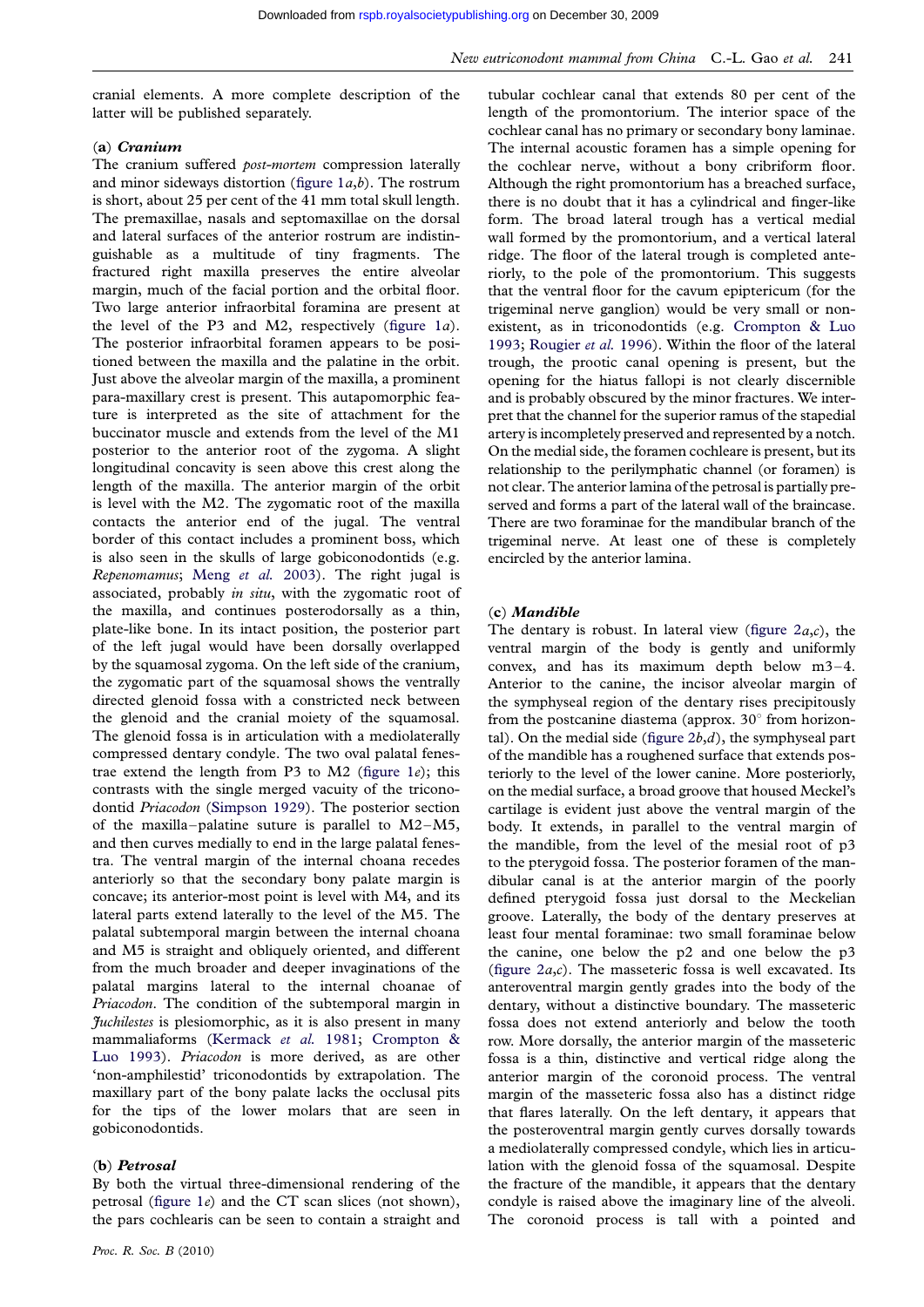recumbent dorsal angle. The anterior margin of the coronoid process forms an angle of approximately  $123^\circ$  with the tooth row at its junction with the body of mandible. Its posterior margin is concave, continuing ventrally as the supracondylar notch.

## (d) Dentition

The dental formula of *Juchilestes* is 4.1.3.5/4.1.3.6. Dental measurements are presented in table S1 in the electronic supplementary material. Because D2607 is probably a fully grown adult (or nearly so), the CT scans detected no trace of unerupted teeth or replacement dental lamina in either the upper or lower jaws on both sides of the skull. Without ontogenetic replacement under the premolar(s) [\(Butler & Clemens 2001](#page-8-0)), a boundary between premolars and molars is determined by the contact between upper and lower postcanines, related wear patterns and root structure (see the electronic supplementary material).

Both right and left lower dentitions show four incisor loci, all incisor alveoli elevated above that of the canine (figure  $(2a,b)$ . Three of four right lower incisors are preserved. All are slightly procumbent; the first two are small and pencillate; the third, represented by an alveolus, was probably similar in size; and the fourth is tall and lanceolate. The single-rooted canine has a tall, robust, vertically projecting and columnar crown. This morphology of the anterior dentition is seen in the 'amphilestid' Phascolotherium, but differs from the enlarged incisors and the reduced and procumbent canines of gobiconodontids [\(Kielan-Jaworowska](#page-9-0) et al. [2004\)](#page-9-0). The lower canine is large but conical in the Triconodontidae [\(Simpson 1929;](#page-9-0) [Kielan-Jaworowska](#page-9-0) et al. [2004](#page-9-0)) and conical, procumbent and small in the Jeholodentidae (Ji et al. [1999](#page-9-0); Luo et al. [2007](#page-9-0)a).

The canine is separated from the postcanine dentition by a shallow, concave diastema ([figure 2\)](#page-3-0). CT data reveal that the diastema was produced by 'plugging' of alveoli of two roots of a single premolar (or two singlerooted premolars) via bone ingrowth. This condition has also been found in the 'amphilestids' Hakusanodon and Phascolotherium [\(Rougier](#page-9-0) et al. 2007b), as well as basal mammaliaforms (e.g. Sinoconodon; [Crompton &](#page-8-0) [Luo 1993](#page-8-0)).

Simpson [\(1928](#page-9-0), [1929](#page-9-0)) recognized that the Triconodontinae (sensu stricto) have a more asymmetrical primary cusp a on premolars, in contrast to his Amphilestinae (sensu stricto), which have a more symmetrical primary cusp a on premolars. In addition, molars of 'amphilestids' are more symmetrical, with a taller primary cusp a than cusps b and c, in contrast to those of triconodontids with all three main cusps nearly equal in height. Molars of the 'amphilestid' pattern have embrasure occlusion in which the upper primary cusp A occludes between the two adjacent lower molars (Ji et al. [1999](#page-9-0)), whereas in the triconodontid pattern, the upper primary cusp A occludes between lower cusps b and a [\(Crompton](#page-8-0) [1974\)](#page-8-0).

These 'amphilestid'-like features are plesiomorphic because they are also shared by the mammaliaform Kuehneotherium and the tinodontid 'symmetrodonts'. Nonetheless, the postcanines of *Juchilestes* exhibit many 'amphilestid'-like characters. The p2, supported by two

cylindrical and slightly splayed roots [\(figure 2](#page-3-0)h), is situated on a gentle incline posterior to the diastema and lower than p3 and the molariforms. Its crown is laterally compressed and dominated by a main cusp (cusp a) that is slightly mesial to the midpoint of the crown (figure  $2e, f$ ). Cusps b and c are small and indistinct. Buccal and lingual cingulids are absent. The p3 is emplaced above p2 (on the same alveolar level as the molariforms) and separated from p2 by a small gap (figure  $2a$ ). The p3 is taller, longer and wider than p2; cusp b is distinctive from cusp a; cusp c is small and little more than an undulation on the distal ridge of cusp a; p3 possesses a faint, discontinuous lingual cingulid with incipient mesial and distal cusps e and d. *Fuchilestes* is similar to *Hakusanodon* in having only three premolariforms, but Hakusanodon differs in that its ultimate premolariform cusp a is taller and posteriorly recumbent, and its cusp c is larger than cusp b.

The m1 differs from the preceding premolariform (p3) in its larger size (see table S1 in the electronic supplementary material), in that both roots are vertical (not splayed; figure  $2h$ ), and cusps b and c have distinct distal and mesial ridges, respectively (figure  $2a$ ,g). Of the main cusps of m1, cusp a is the tallest, followed by cusp b and then a slightly shorter cusp c. Cusps b and c are almost equally distant (therefore symmetrical) to cusp a, an arrangement previously considered a key 'amphilestid' like feature (e.g. [Simpson 1929](#page-9-0); [Jenkins & Crompton](#page-9-0) [1979](#page-9-0)). The height ratio of cusps b and c is otherwise only found in molariforms of Hakusanodon [\(Rougier](#page-9-0) [et al.](#page-9-0) 2007b), the Late Jurassic Comodon from North America, and an unnamed 'amphilestid' from the Early Cretaceous of western Siberia [\(Averianov](#page-8-0) et al. 2005). In most eutriconodonts, cusps b and c are subequal in height. These cusps are also in a slightly lingual position relative to cusp a. This arrangement is accentuated by the buccally bulging base of cusp a. The buccal face of the crown thus appears convex, whereas the lingual face is vertical or slightly concave (figure  $2e-g$ ). An undulating cingulid extends along the lingual base of the crown terminating mesially with a small cusp e and distally with a small cusp d. There is no mesiobuccal cusp f. This distinguishes Juchilestes from the mammaliaform Kuehneotherium with cusp f. Contact between successive lower molars thus does not occur via a tongue-in-groove joint common among some triconodontids, jeholodentids and gobiconodontids, but seems to occur in an 'echelon' fashion that is also found in Hakusanodon [\(Rougier](#page-9-0) et al. 2007b), Phascolotherium and Amphilestes. The lingual face of cusp d on m1 overlaps the buccal face of the mesiolingual cusp e on m2. Cusp b on m1 shows heavier wear than those on the preceding p3 and the succeeding m2. Also, m1 shows more overall crown wear than m2. This indicates that m1 has had a longer functional life than either the adjacent premolariform (p3) or molariform (m2). By inference, m1 erupted earlier than p3 and m2. This is a typical pattern of mammalian diphyodont replacements, and perhaps the most reliable evidence for inferring the position of the first lower molariform, short of a direct detection of replacing dental lamina at the locus of the ultimate premolar in the nearly adult growth stage.

The  $m 2–5$  is largely similar to  $m1$ , though some cusps have been blunted by breakage (figure  $2e-g$ ). The m1 and m2 are the two largest (longest) teeth, and the size of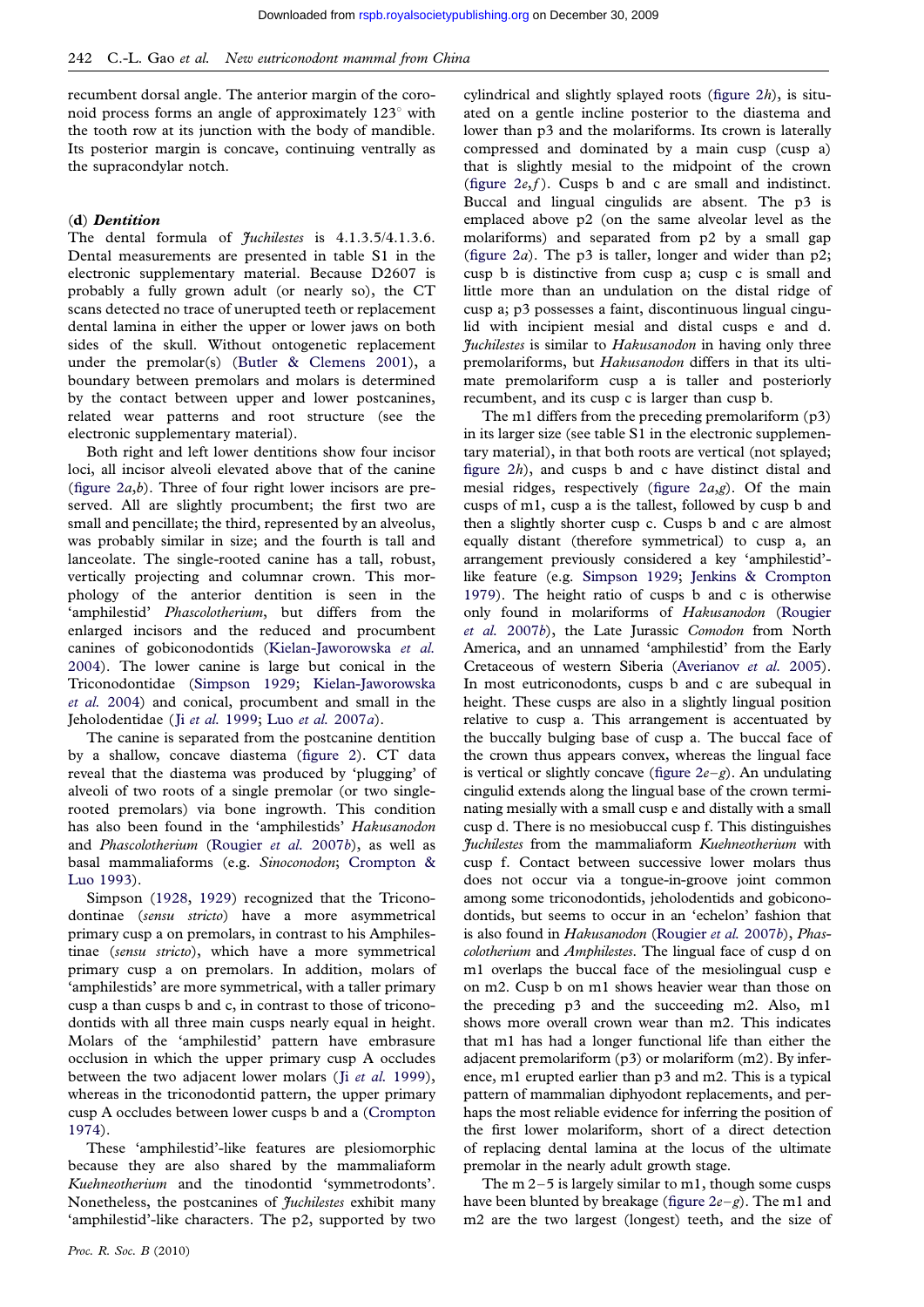molariforms decreases slightly from m2 to m4 and more sharply from m4 to m6 (see table S1 in the electronic supplementary material). The m6 has a simplified morphology with three low main cusps, barely discernible accessory cusps d and e, and a faint and discontinuous lingual cingulid. The m6 is aligned with the mid-line of the coronoid process and is partially wedged into the front of the coronoid process, similar to Phascolotherium, Amphilestes and gobiconodontids in which the ultimate lower molar is in alignment with the coronoid process. However, in triconodontids and jeholodentids, the ultimate lower molar erupts medial to the anterior margin of the coronoid process.

The four upper incisor loci can be identified by their partial crowns or alveoli on the right premaxilla (figure  $1c,e$ ). The fragmentary first and second incisors are small and pencillate, and the intact third and fourth are taller and lanceolate. Posterior to the fourth incisor and on the lateral wall of the premaxilla is a vertical surface groove to accommodate the lower canine during occlusion. The upper canine is single-rooted and has a robust, laterally compressed crown that is slightly recurved along the length of its anterior margin. Its apex projects to near the ventral margin of the dentary. The canine root length is more than three-quarters of the crown height.

The upper postcanine row has three premolariforms and five molariforms (figure  $1c,e$ ). Among the few other eutriconodonts known from complete upper dentitions, the triconodontid Triconodon shares the same high number of postcanines, whereas other taxa, including Jeholodens, Yanoconodon, and the triconodontids Trioracodon and Priacodon, have fewer upper postcanines [\(Kielan-Jaworowska](#page-9-0) et al. 2004). In gobiconodontids, the postcanine row has more loci over the lifetime, but at any given stage of life there are fewer upper molariforms because of their highly unique mode of molariform replacement ([Jenkins & Schaff 1988\)](#page-9-0). A small, double-rooted P1 lies immediately posterior to the upper canine. The laterally compressed P1 crown has a blunted main cusp A just mesial to the midpoint; cusps B and C are not evident. The right P2 is about twice the length of P1. Its crown is laterally compressed with the low and centrally placed cusp A. The mesial ridge of cusp A is sloping dorsally to the cingular level where there is an undulation of the ridge at the cusp B position but without a distinctive cusp. The distal ridge of cusp A is raised halfway between cusp A and distal cingulum, and this bears some resemblance to cusp C. On P3, cusps B and C remain indistinct as little more than risings on the mesial and distal ridges from cusp A, but they are in a buccal position relative to cusp A. P3 and M1 show a trend toward an increasing lingual expansion at the base of cusp A and an obtuse triangulation of the mesial and distal ridges of cusp A.

On M1, the ridge between cusp A and cusp B and the ridge between cusp A and cusp C are slightly triangulate (figure  $1d$ ); this arrangement is also found to a lesser degree in the upper molariforms of the possible 'amphilestid' Paikasigudodon ([Prasad & Manhas 2002\)](#page-9-0). Cusp B is heavily worn down to a slight swelling, but cusp C remains distinctive: it is separated from cusp A by a valley and has a lingually expanded base. M1 has a continuous buccal cingulum that rises ventrally at its mesial and distal ends to slight swellings that represent cusps E and D, respectively. Owing to the development of the labial and lingual cingula, M1 is significantly wider than P2–3. The lingual cingulum has a pronounced point of convexity medio-anterior to cusp A, and a less pronounced point of convexity medial to cusp C. The two points of convexity correspond to the wide anterior and posterior roots below the crown. The buccal outline of M1 crown is slightly concave.

M2–3 have a much taller and more pronounced cusp B than M1, as well as a more distinctive and conical cusp C (figure  $1d$ ). At the two wide points corresponding to the anterior and the posterior roots, the cingular outline is progressively more convex on the lingual margin and concave on the buccal margin. This makes the ectoflexus opposite cusp A more prominent in the middle positions of the upper molar series. The buccal cingulum carries cusp E. M4 and M5 are in a slightly more internal position and rotated clockwise relative to the preceding molariforms. The crown of M4 has a simplified morphology relative to  $M2-3$ ; cusp A is low, cusp B is closely approximated to cusp A, cusp C is barely discernible and the buccal margin is less concave. The M5 is further reduced; it is only half the length of the previous molars, and has an oval occlusal outline; cusp A is low, and cusps B and C are indistinct.

For the postcanine series as a whole, Juchilestes has embrasure occlusion in which the main cusp A of each upper molariform occludes between cusp c of the opposing lower molariform and cusp b of the succeeding lower molariform (figure  $2h$ ). Each molariform has two main shearing surfaces: the anterior facet (Crompton facet 1) supported by cusps  $A-B$  on the upper (cusps  $a-c$  on the lower), and the posterior facet (Crompton facet 2) supported by cusps  $A-C$  on the upper (cusps  $a-b$  on the lower; [Crompton 1974](#page-8-0)). This two-to-one pattern of postcanine occlusion in Juchilestes is present in 'amphilestids', gobiconodontids and obtuse-angled 'symmetrodonts' ([Crompton 1974;](#page-8-0) [Kielan-Jaworowska](#page-9-0) et al. [2004](#page-9-0); Luo et al. [2007](#page-9-0)a), but is very different from the one-to-one relationship seen in triconodontids, jeholodentids and morganucodonts ([Crompton 1974;](#page-8-0) Luo et al. [2007](#page-9-0)a).

## 5. PHYLOGENETIC ANALYSIS

We performed two phylogenetic analyses of *Juchilestes*. Analysis 1 emphasized taxonomic sampling among eutriconodonts and sampling of mandibular and dental characters; this analysis used a data matrix modified from [Rougier](#page-9-0) et al. (2007b) and [Montellano](#page-9-0) et al. [\(2008\)](#page-9-0) and three new characters of our own. The matrix consists of 67 characters scored for 30 taxa. Analysis 2 sampled a broader range of Mesozoic mammaliaforms and a broader range of cranial and skeletal characters; this analysis used the data matrix of [Luo](#page-9-0) et al. [\(2007](#page-9-0)a) consisting of 436 characters scored for 103 taxa (see the electronic supplementary material).

The first analysis generated 18 most parsimonious trees with a tree length of 186 steps, a consistency index of 0.4839, and a retention index of 0.7506. [Figure 3](#page-7-0) shows the strict consensus of the shortest trees with decay indices for each node. The arrangement of basal mammaliaforms and crown mammals on our strict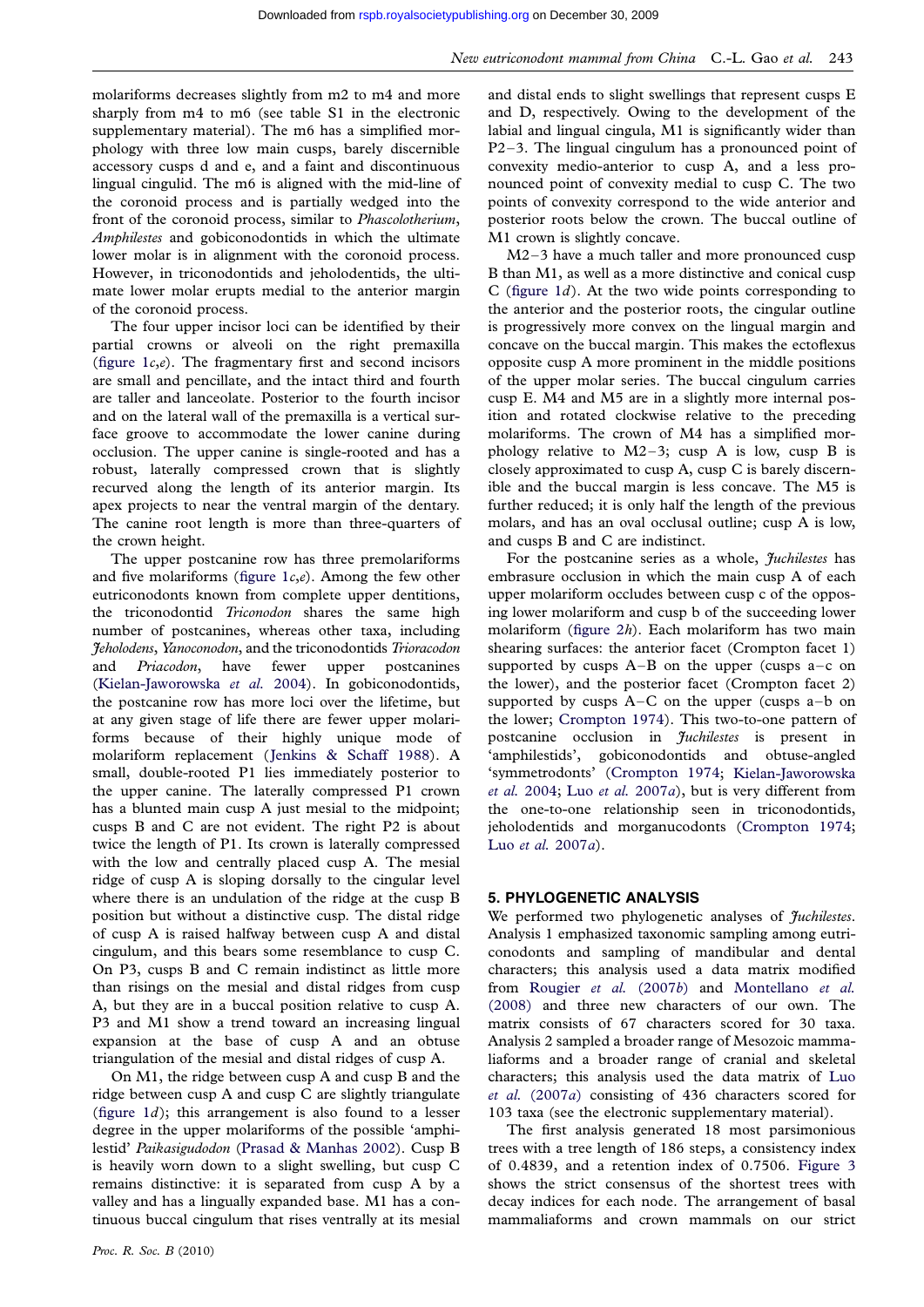<span id="page-7-0"></span>



Figure 3. Strict consensus tree of the 18 most parsimonious trees generated from the phylogenetic analysis of mainly dental and mandibular characters (see appendix A in the electronic supplementary material). Decay indices are shown above each node.

consensus tree is identical to the most parsimonious tree of [Rougier](#page-9-0) *et al.* (2007*b*) in that eutriconodonts are paraphyletic and the 'amphilestid' taxa are split between two groups: (i) a clade of 'amphilestids' (Aploconodon (Amphidon (Comodon, Hakusanodon, Juchilestes))); (ii) a clade composed of 'amphilestids' (Phascolotherium, Amphilestes) as outgroups to Tinodon and trechnotherians (see fig. S1a in the electronic supplementary material). However, in our consensus tree, the entirely 'amphilestid' clade is placed in a basal trichotomy among crown mammals whereas Phascolotherium and Amphilestes are deeply nested, resulting in a polyphyletic 'Amphilestidae'. In contrast, [Rougier](#page-9-0) et al. (2007b) recovered a paraphyletic 'Amphilestidae', whereas triconodontids occupy the basal position among crown mammals. Our analysis also found strong support for jeholodentids as a sister group to triconodontids rather than as a sister group to a clade composed of 'amphilestids', Tinodon and trechnotherians, as in [Rougier](#page-9-0) et al. (2007b).

The second analysis generated 10 160 most parsimonious trees with a tree length of 2134 steps, a consistency index of 0.3482, and a retention index of 0.8011. The strict consensus of the shortest trees is

Proc. R. Soc. B (2010)

available in the electronic supplementary material (appendix B and fig.  $S1b$ ). The parts of the tree relevant to this study are largely consistent with those produced from the dental and mandibular matrix of the first analysis. The main difference is that in the second analysis the Eutriconodonta is monophyletic, not paraphyletic. This is probably due to differences in taxonomic sampling of the two analyses. Most other recent analyses that have sampled multituberculates have also yielded trees that place them as sister group to trechnotherians and place eutriconodonts in a more basal position on the strength of postcranial and cranial characters (e.g. Luo [et al.](#page-9-0) [2002;](#page-9-0) [Meng](#page-9-0) et al. 2006). Thus, the issue of monophyly or paraphyly of the 'Eutriconodonta' is in part dependent on sampling in a broader taxonomic context. Another consideration is that in those analyses that have recovered a monophyletic Eutriconodonta (Luo et al. [2002,](#page-9-0) [2007](#page-9-0)a,[b](#page-9-0)), jeholodentids and gobiconodontids are the only eutriconodonts represented by postcrania. Accordingly, it remains to be tested whether the monophyly of eutriconodonts is a by-product of long-branch attraction of jeholodentids and gobiconodontids.

# 6. DISCUSSION

## (a) Morphology

The 'amphilestid'-like molar pattern has long been considered plesiomorphic for eutriconodonts. These slightly triangulate molariforms with embrasure occlusion are supposed to be structurally intermediate between the fully triangulate therian molariforms and the triconodontlike molariforms with straight alignment of three main cusps. With its complete upper and lower dentition, Juchilestes shows systematic distribution of several dental morphological features with functional implications.

In the entire upper postcanine series, the only two fully developed and flat wear surfaces can be seen on the distolingual side of P3 and on the mesiolingual side of M1, presumably because the lower m1 and upper M1 are the first molariforms to erupt and function (figure  $1d,e$ ). The succeeding molariforms have yet to develop the complete wear facets, presumably because they had erupted later than M1. This is consistent with a common pattern of many mammaliaforms, in which the complete flat wear surfaces are developed by bevelling the contact surfaces, that is, wear facets are not present at eruption and only developed later [\(Crompton 1974;](#page-8-0) [Mills 1984](#page-9-0); [Crompton & Luo 1993\)](#page-8-0). This suggests that at least some 'amphilestid'-like eutriconodonts retained the primitive mammaliaform mode of molariform wear facet development.

In *Juchilestes*, molariforms in the upper series have slightly more pronounced triangulation of the main cusps than their respective lower molariforms (figures  $1d$  $1d$  and  $2g$  $2g$ ). This has been observed in some mammaliaforms [\(Crompton & Luo 1993](#page-8-0)) and has recently been documented for the tinodontids Yermackia and Gobiotheriodon [\(Averianov 2002](#page-8-0); [Lopatin](#page-9-0) et al. 2005; [Averianov & Lopatin 2008\)](#page-8-0). It was hypothesized that this difference in the orientation of wear facets in upper and lower molariforms can be accommodated by rotation of the lower jaw and its teeth during occlusion [\(Crompton &](#page-8-0) [Luo 1993](#page-8-0)), especially in those taxa with embrasure occlusion. We posit that this is also the case for *Juchilestes*. This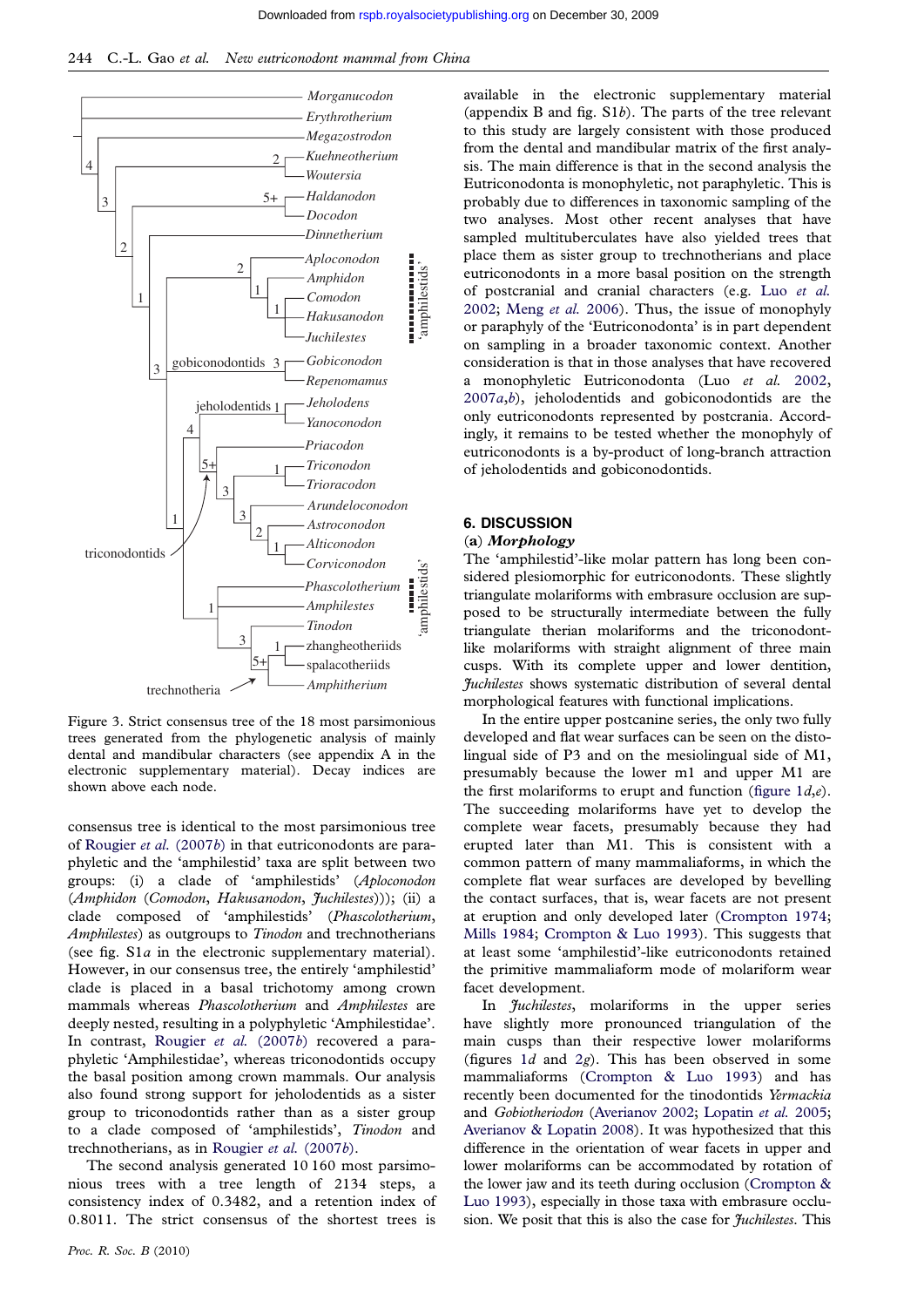<span id="page-8-0"></span>is consistent with the loosely attached, and presumably mobile, mandibular symphysis in our specimen.

Perhaps the most important morphological implication of the new data from *Juchilestes* is that the obtuse-angled molar cusp pattern is homoplastic in basal mammalian evolution. The issue of homoplasy of molar cusp triangulation first arose with the placement of kuehneotheriids in the mammaliaform phylogeny (reviewed in Luo [et al.](#page-9-0) [2002\)](#page-9-0). Kuehneotheriids have obtuse-angled molariforms and represent the first appearance of such molar structure in mammaliaform evolution. Because kuehneotheriids were placed outside crown Mammalia and not related to other 'symmetrodonts' with triangular cusp pattern in crown Mammalia (e.g. tinodontids, spalacotheroids), the obtuse-angled molar pattern has a homoplastic distribution within this phylogeny ([Rowe 1993](#page-9-0); [Rougier](#page-9-0) et al. [1996;](#page-9-0) Luo [et al.](#page-9-0) 2002). Juchilestes also has an obtuseangled molar cusp pattern. On our phylogenies by two different taxonomic and character samplings, it is placed among other eutriconodonts, but separate from tinodontids and spalacotheroids [\(figure 3;](#page-7-0) see fig. S1b in the electronic supplementary material). Thus, the similar molar cusp patterns of *Juchilestes* and tinodontids should be regarded as convergent. Alternatively, if the obtuseangled molar patterns of *Juchilestes* and tinodontids were a priori considered homologous, then it would follow that the ancestral molar pattern of eutriconodonts would be obtuse-angled and the straight-aligned molar pattern of triconodontids (sensu stricto) would be a secondary evolutionary reversal to the morganucodont condition. The latter scenario is unlikely, given the upper molars of some tinodontids are now known [\(Rougier](#page-9-0) et al. 2003; [Kielan-Jaworowska](#page-9-0) et al. 2004; Averianov & Lopatin 2008) and they are very different from the upper molars of  $J\!\!\!\!/$ *uchilestes* [\(figure 1](#page-2-0)*d*). On the consensus of recent comprehensive phylogenies and on the strength of all characters, we conclude that the obtuse-angled molar pattern of 'amphilestids', as seen in Juchilestes, is homoplastic with regard to those in kuehneotheriids and tinodontids.

## (b) Palaeobiogeography

The geographical distribution of Early Cretaceous mammals from East Asia has expanded in the last 20 years with new findings from Russia (Averianov et al. 2005; [Lopatin](#page-9-0) [et al.](#page-9-0) 2005), Japan (e.g. [Tsubamoto](#page-9-0) et al. 2004; [Kusuhashi 2008](#page-9-0)), Korea and China (e.g. Ji et al. [1999;](#page-9-0) Luo et al. [2007](#page-9-0)a). These new data have led to suggestions that the Eastern Asiatic region during the Early Cretaceous was (i) the centre of origin for major groups, including eutherian and spalacotheriid 'symmetrodonts' [\(Manabe](#page-9-0) et al. 2000; Zhou [et al.](#page-9-0) 2003; [Tsubamoto](#page-9-0) et al. 2004); (ii) a refugium for Jurassic relicts, such as 'symmetrodonts', eutriconodonts and tritylodontids ([Luo 1999](#page-9-0); [Tatarinov & Maschenko](#page-9-0) [1999;](#page-9-0) [Manabe](#page-9-0) et al. 2000); and/or (iii) an area that was developing a cosmopolitan biotic character as geographic barriers to exchange were waning ([Zhou](#page-9-0) et al. 2003).

Juchilestes is one of many new fossils from Liaoning Province of northeastern China that offer new data for reflection on these palaeobiogeographic hypotheses. Our phylogeny (analysis 1 of §5; [figure 3\)](#page-7-0) shows a clade consisting of *Juchilestes* from the early Aptian of China, Hakusanodon from the Early Cretaceous of Japan and Comodon from the Late Jurassic of North America, to the exclusion of two other 'amphilestids' (Aploconodon, Amphidon) from the Late Jurassic of North America. This close relationship between Hakusanodon and Juchilestes implies a cohesive East Asian biogeographic region during the Early Cretaceous, a pattern supported by a number of other taxa (e.g. gobiconodontids, psittacosaurid ceratopsians) that either have a high diversity in the region or are endemic to the region. That Hakusanodon and Juchilestes are nested together to the exclusion of more ancient 'amphilestid' taxa is also consistent with the hypothesis that East Asia was a refugium for late surviving taxa. 'Amphilestids' that persisted into the Early Cretaceous are otherwise only known by an indeterminate 'amphilestid' taxon from western Siberia (Averianov et al. 2005). Intriguingly, its lower molar cusp pattern is similar to that of Juchilestes and Hakusanodon in having cusp b higher than c (Averianov et al. 2005). Clearly, however, East Asia had a complex palaeogeographic history that included prolonged isolation and intermittent connections, of which the exact timing and pattern is still uncertain (Enkin et al. 1992; [Haggart](#page-9-0) et al. 2006).

Research was funded by the Dalian Museum of Natural History, Denver Museum of Nature & Science (DMNS), University of Washington, Carnegie Museum of Natural History, US National Science Foundation grants and a National Natural Science Foundation of China grant (Z.-X.L.). Sincere thanks go to J. Englehorn of the DMNS for skilful preparation of the specimen, to T. Ryan of Pennsylvania State University for CT scanning and initial image-processing of the CT data and to two anonymous reviewers for helpful comments on the manuscript.

#### **REFERENCES**

- Averianov, A. O. 2002 Early Cretaceous 'symmetrodont' mammal Gobiotheriodon from Mongolia and the classification of 'Symmetrodonta'. Acta Palaeontologica Polonica 47, 705–716.
- Averianov, A. O. & Lopatin, A. V. 2008 'Protocone' in a pretribosphenic mammal and upper dentition of tinodontid 'symmetrodontans'. *J. Vertebr. Paleontol.* 28, 548-552. [\(doi:10.1671/0272-4634\(2008\)28\[548:PIAPMA\]2.0.](http://dx.doi.org/doi:10.1671/0272-4634(2008)28[548:PIAPMA]2.0.CO;2)  $CO:2$
- Averianov, A. O. et al. 2005 Early Cretaceous mammals from Bol'shoi Kemchug 3 locality in West Siberia, Russia. Russ.  $J.$  Theriol. 4,  $1-12$ .
- Butler, P. M. & Clemens, W. A. 2001 Dental morphology of the Jurassic holotherian mammal Amphitherium, with a discussion of the evolution of mammalian post-canine dental formulae. Palaeontology 44, 1-20. ([doi:10.1111/](http://dx.doi.org/doi:10.1111/1475-4983.00166) [1475-4983.00166\)](http://dx.doi.org/doi:10.1111/1475-4983.00166)
- Crompton, A. W. 1974 The dentition and relationships of the southern African Triassic mammals, Erythrotherium parringtoni and Megazostrodon rudnerae. Bull. British Museum (Natural History), Geology 24, 397–437.
- Crompton, A. W. & Luo, Z.-X. 1993 Relationships of the Liassic mammals Sinoconodon, Morganucodon and Dinnetherium. In Mammal phylogeny: Mesozoic differentiation, multituberculates, monotremes, Early Therians and marsupials (eds F. S. Szalay, M. J. Novacek & M. C. McKenna), pp. 30–44. New York, NY: Springer-Verlag.
- Enkin, R., Yang, Z., Chen, Y. & Courtillot, V. 1992 Paleomagnetic constraints on the geodynamic history of the major blocks of China from the Permian to the Present.